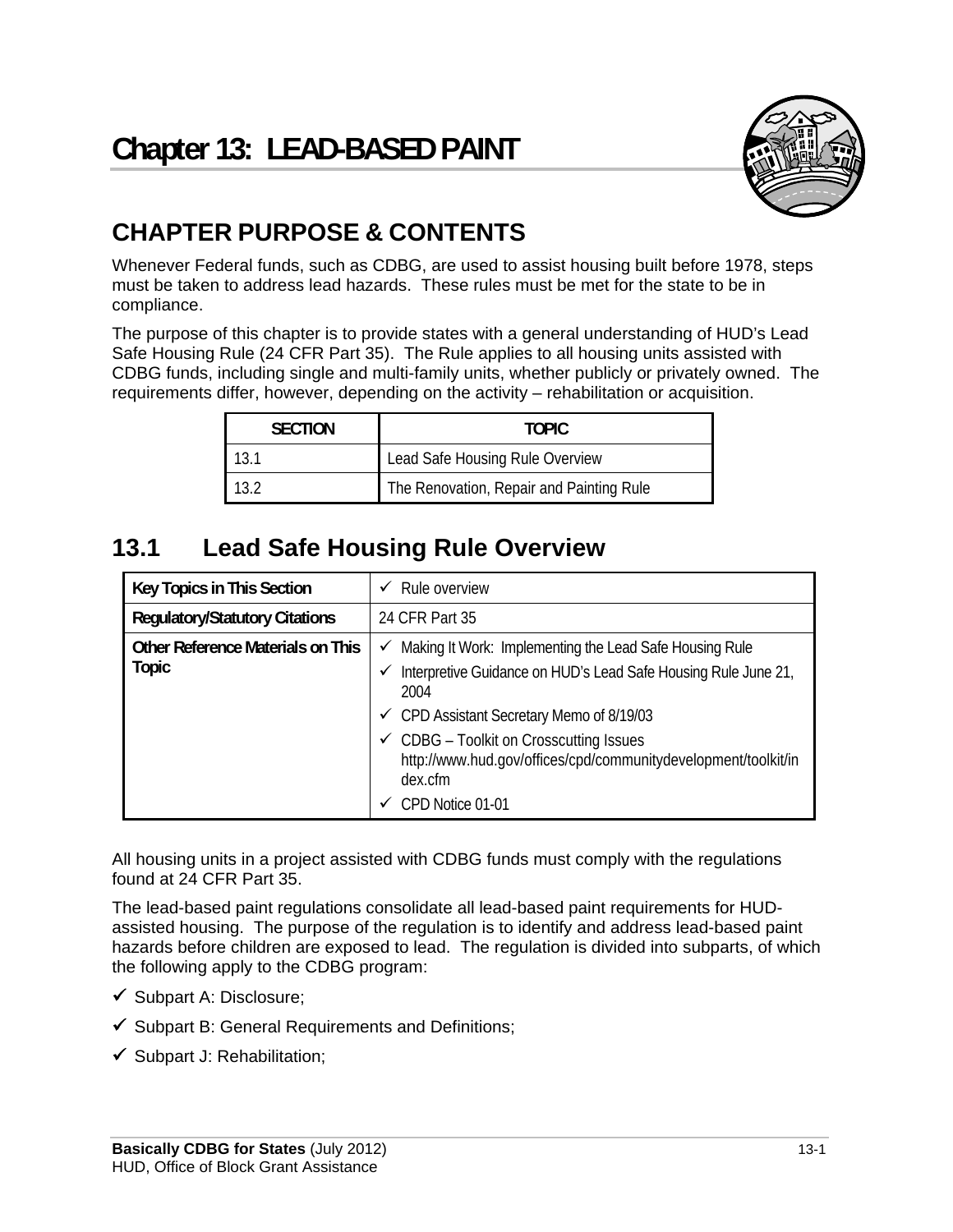

- $\checkmark$  Subpart K: Acquisition, Leasing, Support Services, and Operations; and
- $\checkmark$  Subpart R: Methods and Standards for Lead-Based Paint Hazard Evaluation and Reduction

## **13.1.1 Types of Requirements**

- $\checkmark$  For CDBG projects, the lead-based paint requirements established by the regulation fall into the three major categories listed below:
	- Notification: Recipients must meet four notification requirements:
		- □ Lead Hazard Information Pamphlet Occupants, owners, and purchasers must receive the EPA/HUD/Consumer Product Safety Commission (CPSC) lead hazard information pamphlet, or an EPA-approved equivalent.
			- Pamphlets should be provided to all households at time of application.
			- It is recommended that states develop an acknowledgement form and have all households sign to document they received and understood the pamphlet.
			- A copy of this acknowledgment form should then be placed in the file.
		- Disclosure Check that property owners have provided purchasers and lessees with available information or knowledge regarding the presence of lead-based paint and lead-based paint hazards prior to selling or leasing a residence.
			- • A disclosure notice must be provided to purchasers before closing so that they are aware that there may be lead in the home they are purchasing. A copy of the disclosure notice must be placed in the file.
			- Tenants must receive a disclosure notice before moving into the unit. Ideally, they should receive a disclosure notice at time of application so they can make an informed decision when choosing housing for their household. A copy of the disclosure notice should be kept by the landlord in the tenant's file.
		- □ Notice of Lead Hazard Evaluation or Presumption Occupants, owners, and purchasers must be notified of the results of any lead hazard evaluation work or the presumption of lead-based paint or lead hazards.
			- • A copy of this notice must be provided to owners and tenants within 15 days of the evaluation.
			- A copy of this notice should be kept in the project file.
		- Notice of Lead Hazard Reduction Activity Occupants, owners, and purchasers must be notified of the results of any lead hazard reduction work.
			- • A copy of this notice must be provided to owners and tenants within 15 days of the project achieving clearance.
			- • A copy of this notice should be kept in the project file.
- $\checkmark$  Lead Hazard Assessment/Evaluation: Assessment/evaluation methods include visual assessments, paint testing, and risk assessments. Each method has specific requirements (defined in Subpart R of the regulation) and must be done by qualified professionals. The specific method required depends on the activity undertaken.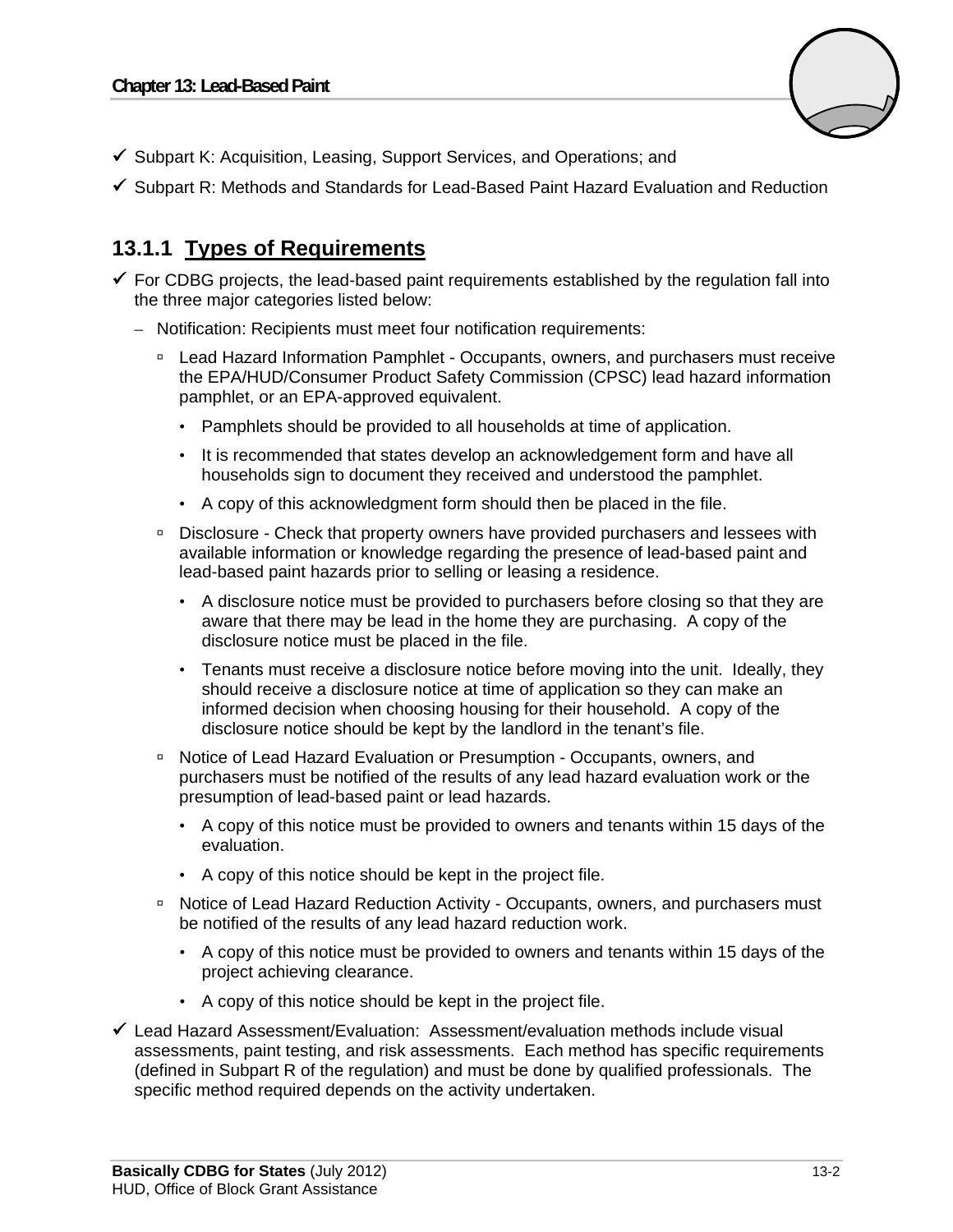

 $\checkmark$  Lead Hazard Reduction: Lead hazard reduction may include paint stabilization, interim controls, standard treatments, or abatement. Each method has specific requirements (defined in Subpart R of the regulation) and must be done by qualified professionals. The specific method required depends on the activity undertaken.

## **13.1.2 Exemptions**

- $\checkmark$  Some CDBG projects may be exempt from the Lead Safe Housing Rule if they meet the criteria listed below:
	- Housing units constructed after 1978.
	- Emergency repairs to the property are being performed to safeguard against imminent danger to human life, health or safety, or to protect the property from further structural damage due to natural disaster, fire or structural collapse. The exemption applies only to repairs necessary to respond to the emergency.
	- $-$  The property will not be used for human residential habitation. This does not apply to common areas such as hallways and stairways of residential and mixed-use properties.
	- $-$  Housing "exclusively" for the elderly or persons with disabilities, with the provision that children less than six years of age will not reside in the dwelling unit.
	- An inspection performed according to HUD standards found the property contained no lead-based paint.
	- According to documented methodologies, lead-based paint has been identified and removed, and the property has achieved clearance.
	- The rehabilitation will not disturb any painted surface.
	- $-$  The property has no bedrooms.
	- The property is currently vacant and will remain vacant until demolition.
- $\checkmark$  UGLGs administering emergency repair programs should pay particular attention to the exemption "The rehabilitation will not disturb any painted surfaces." Many emergency repair programs replace only water heaters or roofs where no painted surfaces are disturbed and thus may be exempt from the Rule.
- $\checkmark$  All exemptions must be documented in the project file. HUD has developed a Lead Safe Housing Rule Applicability form that can be found in the August 19, 2003, memo from Roy A. Bernardi, Assistant Secretary for Community Planning and Development, with the subject Lead-Safe Housing Rule Checklist and Associated Guidance for Implementing and Documenting Compliance.

## **13.1.3 Requirements for Rehabilitation Projects**

 $\checkmark$  CDBG funds may be used rehabilitation of existing units. When such an activity is undertaken using Federal funds on a unit built before 1978, the Lead Safe Housing Rule applies. This section briefly describes the relevant requirements.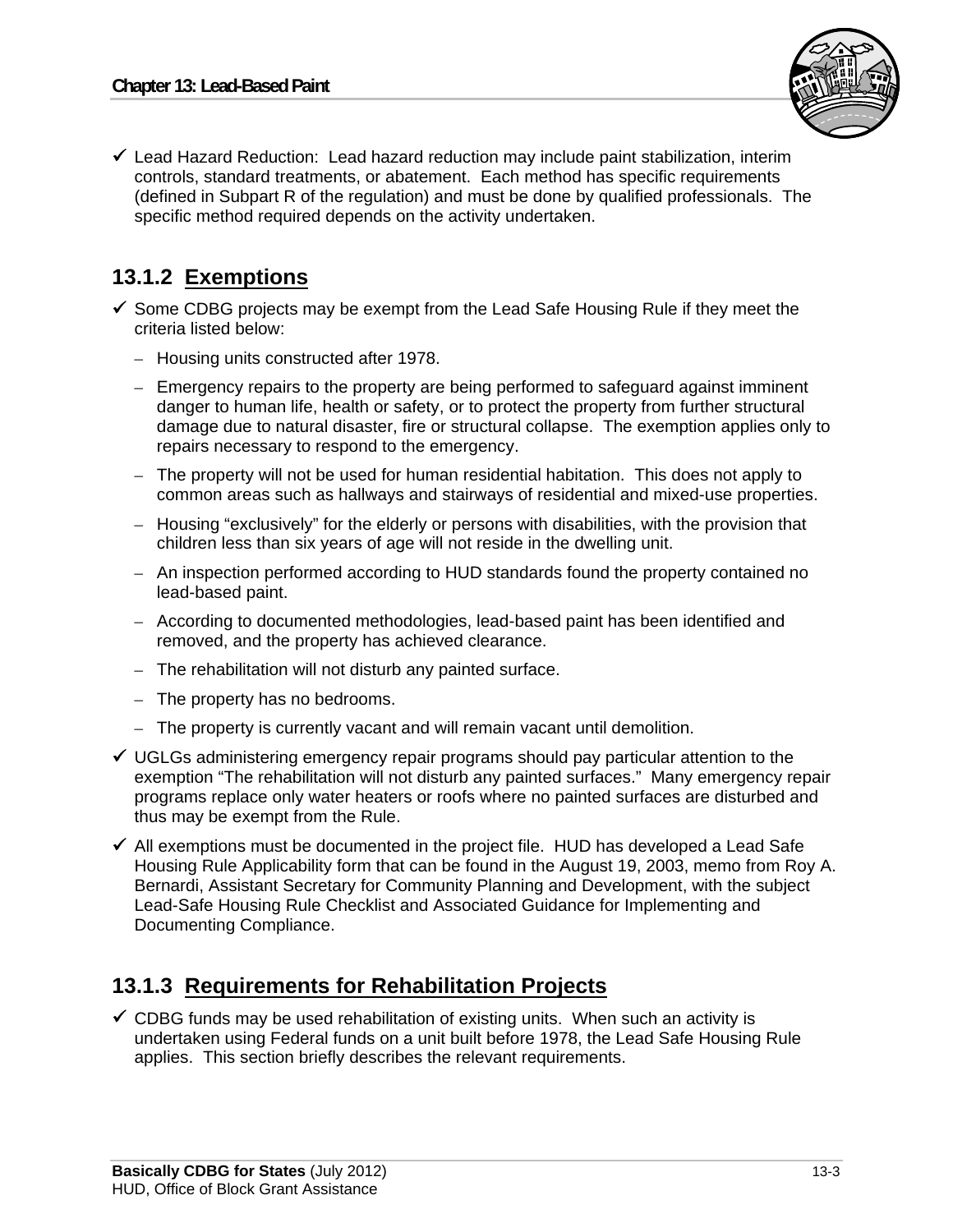

## **13.1.4 Calculating the Level of Assistance**

- $\checkmark$  The lead hazard evaluation and reduction activities required for rehabilitation projects depend on the level of rehabilitation assistance received by the project. This level of assistance is determined by taking the lower of:
	- Per unit rehabilitation hard costs (regardless of source of funds); or
	- Per unit Federal assistance (regardless of the use of the funds).
- $\checkmark$  To make this determination, it helps to understand several terms:
	- Rehabilitation Hard Costs. The rehabilitation costs are calculated using only hard costs. They do not include soft costs or the costs of lead hazard evaluation and reduction, as described below.
	- Lead Hazard Evaluation and Reduction Costs. Lead hazard evaluation and reduction costs include costs associated with site preparation, occupant protection, relocation, interim controls, abatement, clearance, and waste handling attributable to lead-based paint hazard reduction.
	- Federal Assistance. Federal assistance includes all Federal funds provided to the rehabilitation project, regardless of whether the funds are used for acquisition, construction, soft costs or other purposes. This also includes funds from program income, but excludes low-income housing tax credit funds (LIHTC), Department of Energy Weatherization Program funds, or non-Federal HOME Program match funds.

## **13.1.5 Requirements for Projects Receiving Rehabilitation Assistance Up to and Including \$5,000 per Unit**

- $\checkmark$  Projects where the level of rehabilitation assistance is less than or equal to \$5,000 per unit must meet the following requirements:
	- $-$  The goal is to "do no harm." Therefore all work must be conducted using lead safe work practices. Workers must be trained in lead safe work practices (see the attachments).
	- Lead Hazard Evaluation. Paint testing must be conducted to identify lead-based paint on painted surfaces that will be disturbed or replaced. Alternatively, UGLGs may presume that these surfaces contain lead-based paint.
	- Lead Hazard Reduction. UGLGs must repair all paint that will be disturbed during rehabilitation, unless such paint is found not to be lead-based paint.
		- <sup>n</sup> If lead-based paint is detected or presumed, safe work practices must be used during rehabilitation.
		- □ Clearance is required by a certified clearance examiner.
	- Notices must be provided to owners and tenants:
		- □ The Lead Hazard Information pamphlet;
		- □ The Notice of Evaluation (if paint testing is performed) or Notice of Presumption (if paint testing is not performed); and
		- □ The Notice of Lead Hazard Reduction.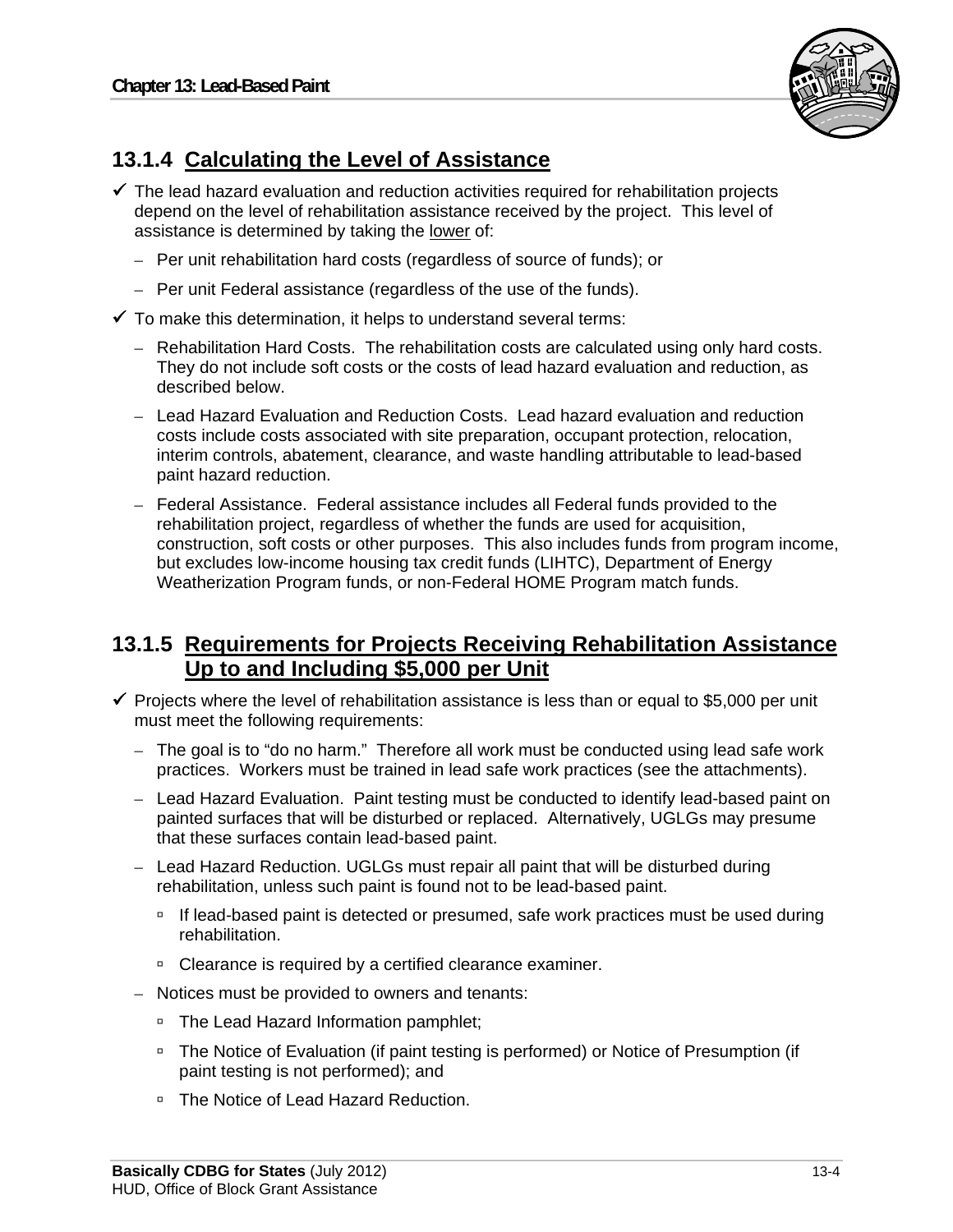

 $\checkmark$  In short, for rehabilitation projects where the level of assistance is less than or equal to \$5,000 per unit, workers must be trained in safe work practices, notices must be provided to owners and tenants, and clearance must be achieved.

## **13.1.6 Requirements for Projects Receiving Rehabilitation Assistance Between \$5,000-\$25,000 per Unit**

- $\checkmark$  Projects where the level of rehabilitation assistance is between \$5,000 and \$25,000 per unit must meet the following requirements.
	- The goal is to "identify and address lead hazards." A risk assessment is required to identify lead hazards and identified hazards must be addressed by interim controls.
	- Lead Hazard Evaluation. A risk assessment must be conducted by a qualified professional prior to rehabilitation to find lead-based paint hazards in assisted units, in common areas that service those units, and on exterior surfaces. The risk assessment must include paint testing of any surfaces to be disturbed by the rehabilitation.
	- Lead Hazard Reduction. If the risk assessment identifies lead-based paint hazards interim controls must be implemented to address lead-based paint hazards.
		- Interim controls must be performed by qualified professionals using safe work practices.
		- □ Clearance, conducted by a qualified clearance examiner, is required when lead hazard reduction activities are complete.
	- – Options. There are two options, as follows:
		- <sup>n</sup> The UGLG is permitted to presume that lead-based paint is present and that leadbased paint hazards exist. In such cases, evaluation is not required. The UGLG must perform standard treatments in lieu of interim controls on all applicable painted surfaces and presumed lead-based paint hazards.
		- □ The UGLG is also permitted to conduct a lead hazard screen instead of a risk assessment. The lead hazard screen has more stringent requirements and is only recommended in units in good condition. If the lead hazard screen indicates that there is no lead contamination, no lead hazard reduction is required. If the lead hazard screen indicates the presence of lead hazards, the UGLG must then conduct a risk assessment. (Note: Passing a lead hazard screen, or a risk assessment, does not eliminate the requirement to perform interim controls on lead-based paint hazards created as a result of the rehabilitation work.)
	- Notices must be provided to owners and tenants:
		- □ The Lead Hazard Information pamphlet;
		- □ The Notice of Evaluation (if a risk assessment is performed) or Notice of Presumption (if a risk assessment is not performed); and
		- □ The Notice of Lead Hazard Reduction.
	- In short, compliance with the Lead Safe Housing Rule for such rehabilitation projects will affect the project planning, timeline, scope of work, contracting and budget.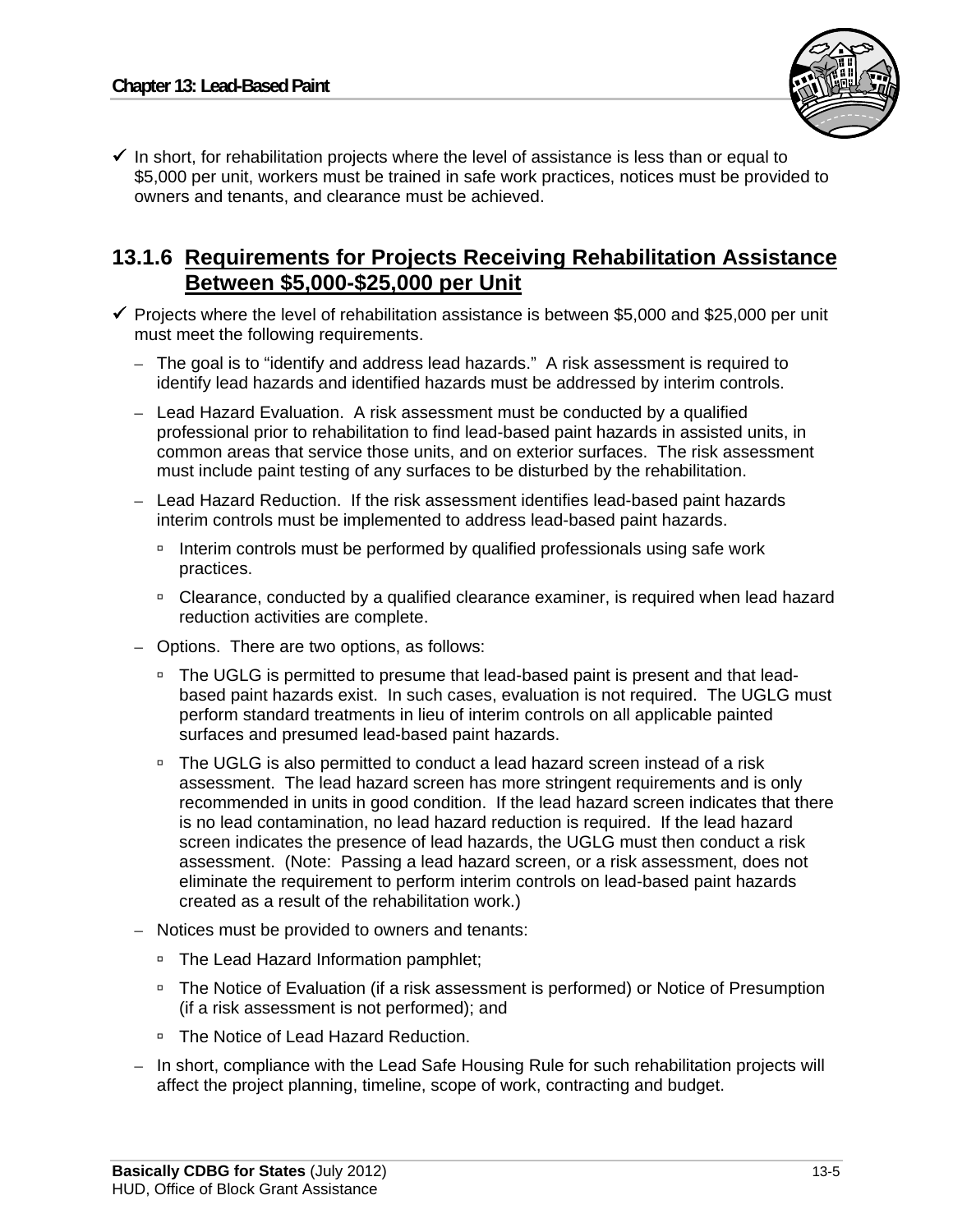

## **13.1.7 Requirements Projects Receiving Rehabilitation Assistance over \$25,000 per Unit**

- $\checkmark$  Projects where the level of rehabilitation assistance is over \$25,000 per unit must meet the following requirements.
	- The goal is to "identify and eliminate lead hazards." A risk assessment is required to identify hazards and any identified hazards must be abated by a certified abatement professional.
	- Lead Hazard Evaluation. A risk assessment must be conducted prior to rehabilitation to find lead-based paint hazards in assisted units, in common areas that service those units, and on exterior surfaces. The risk assessment must include paint testing of any surfaces to be disturbed by the rehabilitation or UGLG may assume that lead-based paint hazards exist.
	- Lead Hazard Reduction. To address hazards identified:
		- Abatement must be conducted to reduce all identified lead-based paint hazards except those described below. Abatement must be conducted by a certified abatement contractor.
		- <sup>n</sup> If lead-based paint hazards are detected during the risk assessment on the exterior surfaces that are not to be disturbed by rehabilitation, interim controls may be completed instead of abatement to reduce these hazards.
		- <sup>o</sup> Clearance is required when lead hazard reduction activities are complete.
	- – Options. There are two options, as follows:
		- □ The UGLG is permitted to presume that lead-based paint hazards exist. In such cases, a risk assessment is not required. The UGLG must abate all applicable painted surfaces that will be disturbed during rehabilitation and all presumed lead hazards.
		- □ The UGLG is permitted to conduct a lead hazard screen instead of a risk assessment. The lead hazard screen has more stringent requirements and is only recommended in units in good condition. If the lead hazard screen indicates that there is no lead contamination, no lead hazard reduction is required. If the lead hazard screen indicates the presence of lead hazards, the UGLG must then conduct a risk assessment. (Note: Passing a lead hazard screen, or a risk assessment, does not eliminate the requirement to perform abatement on lead-based paint hazards created as a result of the rehabilitation work.)
	- Notices must be provided to owners and tenants:
		- □ The Lead Hazard Information pamphlet;
		- □ The Notice of Evaluation (if a risk assessment is conducted) or Notice of Presumption (if a risk assessment is not conducted); and
		- □ The Notice of Lead Hazard Reduction.
	- In short, compliance with the Lead Safe Housing Rule for such rehabilitation projects will affect the project planning, timeline, scope of work, contracting, and budget. In particular, it involves the engagement of a certified abatement contractor.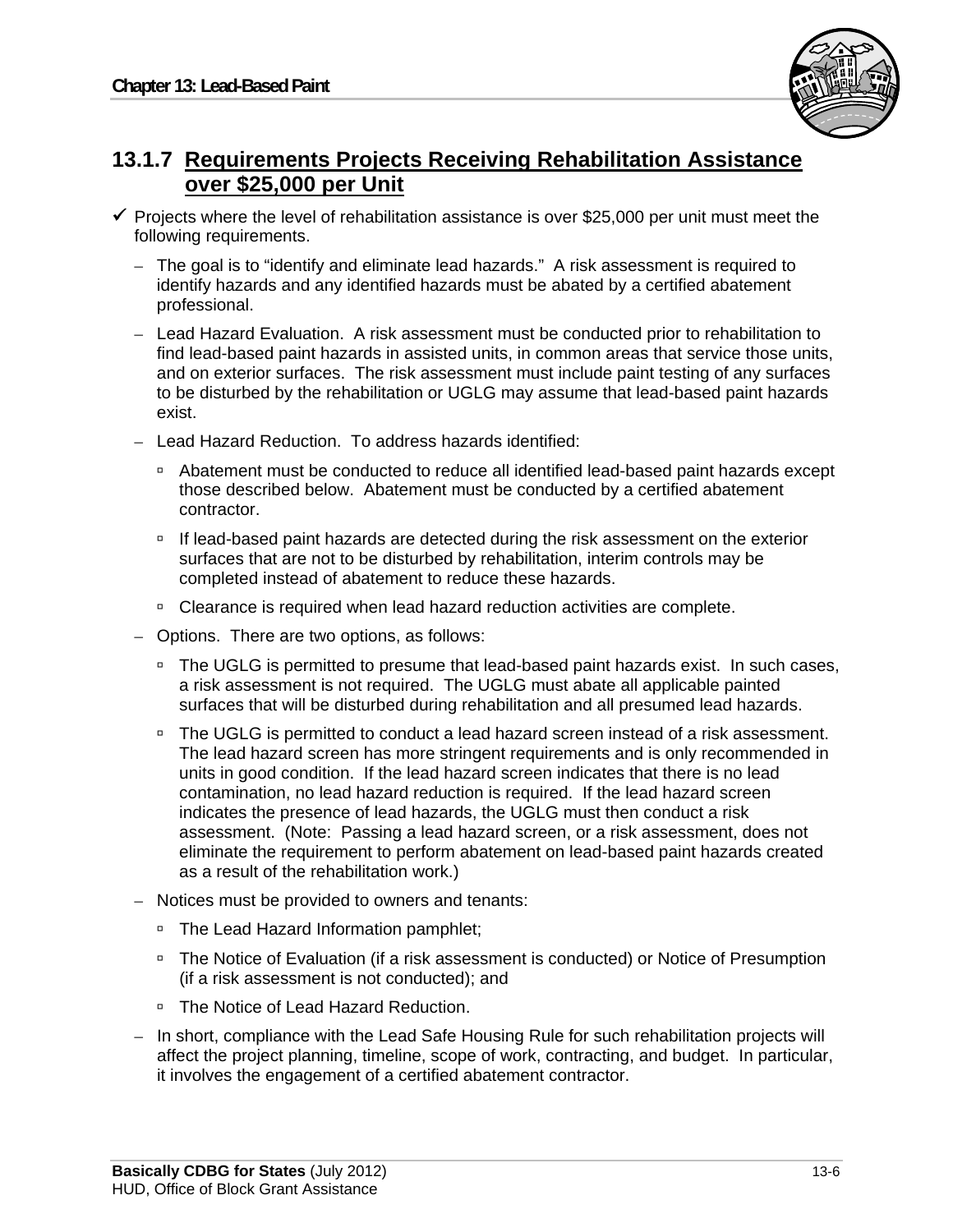

## **13.1.8 Requirements for Acquisition, Leasing or Supportive Services Projects**

- $\checkmark$  CDBG funds may be used for acquisition, leasing and supportive services. When such an activity is undertaken using Federal funds on a unit built before 1978, the Lead Safe Housing Rule applies. This section briefly describes the requirements needed to follow to be in compliance.
	- Lead Hazard Assessment. A visual assessment must be conducted during initial and periodic inspections by a person who is trained to detect deteriorated paint. Lead hazard evaluation activities must be completed prior to occupancy, or if the unit is already occupied, immediately after receipt of Federal assistance.
	- Lead Hazard Reduction. Deteriorated paint must be corrected using paint stabilization methods. Paint stabilization must be completed prior to occupancy, or if the unit is already occupied, immediately after receipt of Federal assistance.
		- □ Safe Work Practices. Safe work practices are required so workers must be appropriately trained or supervised.
		- Clearance. Clearance, by a qualified clearance examiner, is required when paint stabilization is complete.
	- Notification
		- Lead Hazard Information Pamphlet. The lead hazard information pamphlet must be provided prior to selling or providing leasing, support services, or operations activities to a house or unit that was built prior to 1978. UGLG do not have to provide the pamphlet if they can document that it has already been received.
		- □ Notice of Lead Hazard Reduction Activity. The notice must be provided within 15 calendar days of the date when the paint stabilization is completed.

## **13.1.9 Compliance**

- $\checkmark$  Failure to comply with the lead-based paint requirements under the regulation will subject a recipient to sanctions authorized under the Federal funding programs providing assistance to the property, and violations may be subject a recipient to other penalties available under state or local law. Notifying owners, purchasers, or occupants of possible lead-based paint hazards does not relieve recipients of their responsibilities under the new regulation.
- $\checkmark$  Not complying may expose households and contractors with potentially dangerous levels of lead dust and debris that can cause life threatening illnesses and developmental delays.

# **13.2 The Renovation, Repair and Painting Rule**

 $\checkmark$  On April 22, 2008, EPA issued a rule requiring the use of lead-safe practices and other actions aimed at preventing lead poisoning. Under the rule, beginning in April 2010, contractors performing renovation, repair and painting projects that disturb lead-based paint in homes, child care facilities, and schools built before 1978 must be certified and must follow specific work practices to prevent lead contamination. Until that time, HUD and EPA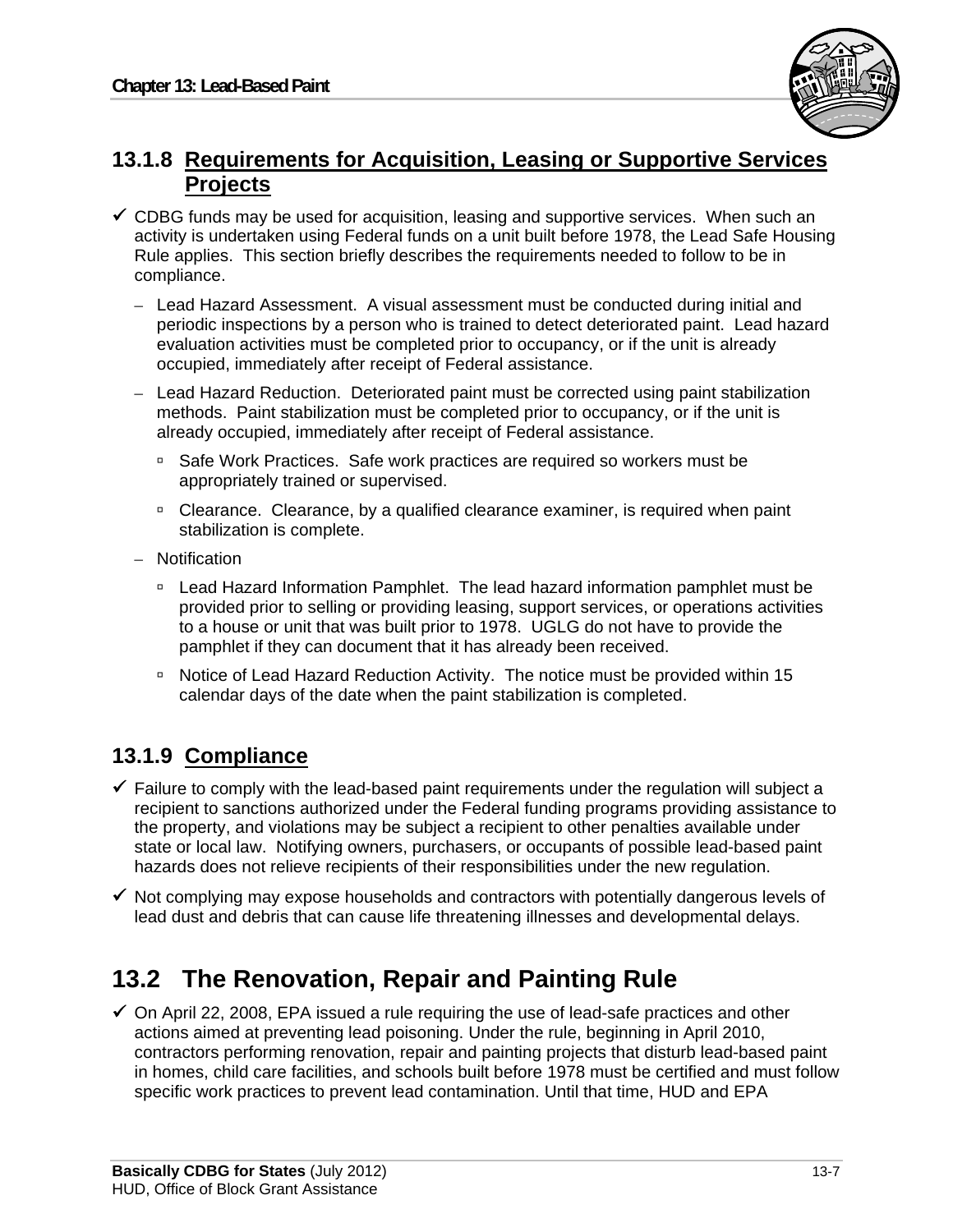

recommend that anyone performing renovation, repair, and painting projects that disturb lead-based paint in pre-1978 homes, child care facilities and schools follow lead-safe work practices.

- $\checkmark$  There are some differences between the EPA RRP Rule and the HUD Lead Safe Housing Rule (LSHR). A major difference is that the LSHR requires clearance examinations. All housing receiving federal assistance must still comply with the LSHR. OHHLHC provides information on complying with the LSHR and RRP, and frequently-asked questions from grantees. Additional information for renovators is available.
- $\checkmark$  All contractors should follow these three simple procedures:
	- Contain the work area;
	- Minimize dust; and
	- Clean up thoroughly.
- $\checkmark$  From December 2008, the rule has required that contractors performing renovation, repair and painting projects that disturb lead-based paint provide to owners and occupants of child care facilities and to parents and guardians of children under age six that attend child care facilities built prior to 1978 the lead hazard information pamphlet "Renovate Right: Important Lead Hazard Information for Families, Child Care Providers, and Schools".
- $\checkmark$  Starting on April 22, 2010, the rule will affect paid renovators who work in pre-1978 housing and child-occupied facilities, including:
	- Renovation contractors;
	- Maintenance workers in multi-family housing; and
	- Painters and other specialty trades.
- $\checkmark$  Under the rule, child-occupied facilities are defined as residential, public or commercial buildings where children under age six are present on a regular basis. The requirements apply to renovation, repair or painting activities. The rule does not apply to minor maintenance or repair activities where less than six square feet of lead-based paint is disturbed in a room or where less than 20 square feet of lead-based paint is disturbed on the exterior. Window replacement is not minor maintenance or repair.
- $\checkmark$  Additional information on becoming an EPA-certified renovator or training provider is available on EPA's Renovator and Trainer Tool Box site.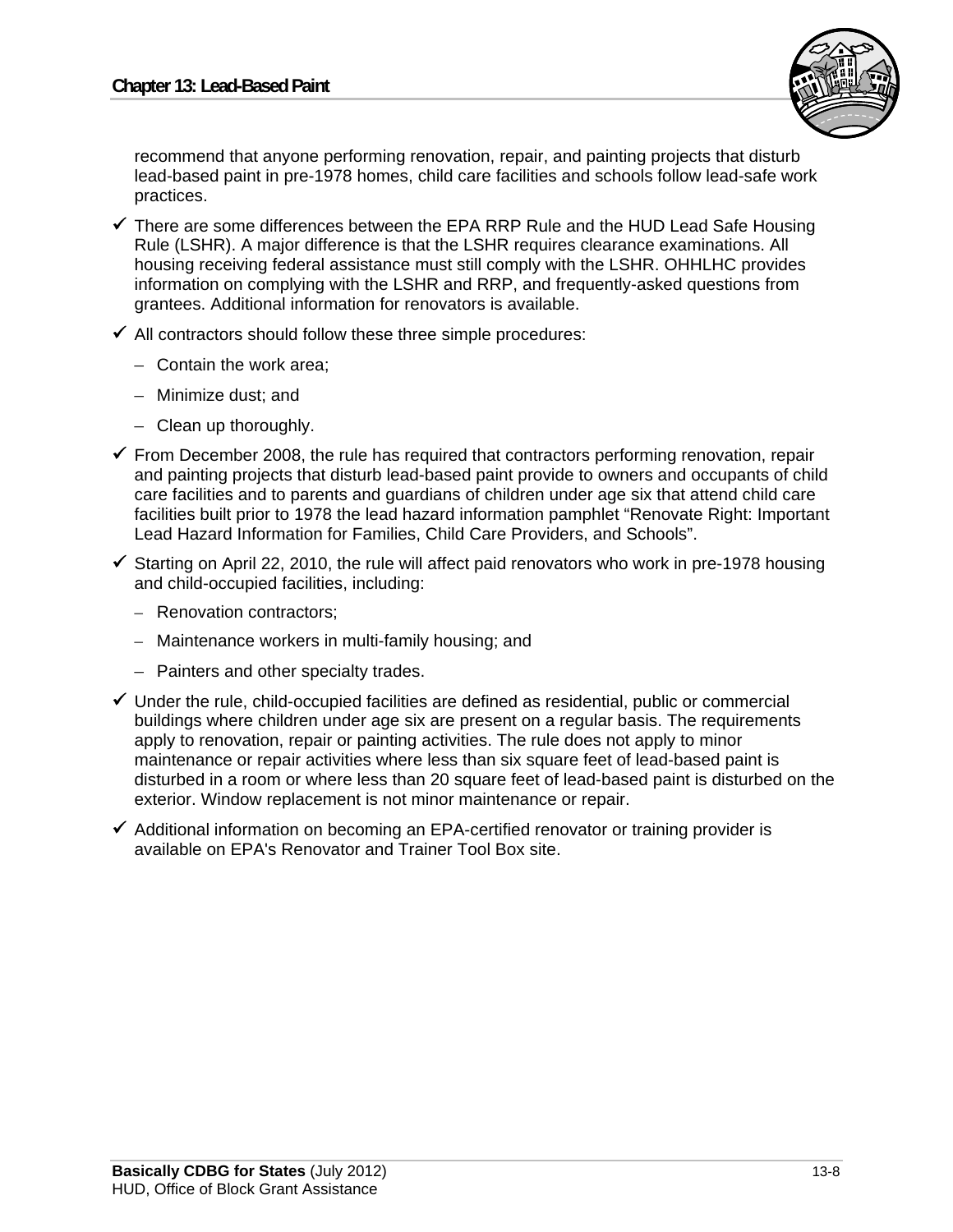

|  | <b>Exhibit 13-1 Effective Dates of the Renovation, Repair and Painting Rule</b> |  |
|--|---------------------------------------------------------------------------------|--|
|  |                                                                                 |  |

| June 23, 2008            | Unaccredited renovator or dust sampling technician training programs<br>may not advertise or provide training leading to EPA certification                                                                                                                                                                                                                                                                                                                   |
|--------------------------|--------------------------------------------------------------------------------------------------------------------------------------------------------------------------------------------------------------------------------------------------------------------------------------------------------------------------------------------------------------------------------------------------------------------------------------------------------------|
|                          | States, Tribes, and Territories may begin to apply for authorization                                                                                                                                                                                                                                                                                                                                                                                         |
|                          | Persons performing renovations for compensation in pre-1978 child-<br>occupied facilities (e.g., child care facilities, kindergarten and pre-<br>kindergarten classrooms) must provide either Protect Your Family or<br>Renovate Right to the owners and occupants before beginning<br>renovations                                                                                                                                                           |
|                          | Modifications/exemptions to Pre-renovation Education Rule take effect:                                                                                                                                                                                                                                                                                                                                                                                       |
|                          | (1) Minor repair and maintenance exception changes to $<$ 6 ft2 per room<br>for interiors, 20 ft2 for exteriors. To qualify, the project cannot involve the<br>use of high dust generating ("prohibited") practices or window<br>replacement.                                                                                                                                                                                                                |
|                          | (2) Emergency renovations specifically include interim controls<br>performed in response to an elevated blood lead level in a child.<br>(3) Persons performing renovations for compensation in pre-1978<br>housing may use either Protect Your Family or Renovate Right to<br>comply with the existing requirement to provide a lead hazard<br>information pamphlet to the owners and occupants of target (pre-1978)<br>housing before beginning renovations |
| <b>December 22, 2008</b> | Persons performing renovations for compensation in target (pre-1978)<br>housing or child-occupied facilities must provide Renovate Right to the<br>owners and occupants before beginning renovations                                                                                                                                                                                                                                                         |
| April 22, 2009           | Training providers may begin applying to EPA for accreditation to<br>provide renovator or dust sampling technician training                                                                                                                                                                                                                                                                                                                                  |
|                          | Persons seeking certification as renovators or dust sampling technicians<br>may take accredited training as soon as it is available                                                                                                                                                                                                                                                                                                                          |
| <b>October 22, 2009</b>  | Firms may begin applying to EPA for certification to conduct renovations                                                                                                                                                                                                                                                                                                                                                                                     |
| April 22, 2010           | Renovations in target (pre-1978) housing and child-occupied facilities<br>must be conducted by certified renovation firms, using renovators with<br>accredited training, and following the work practice requirements of the<br>rule                                                                                                                                                                                                                         |

 $\checkmark$  Listed herewith is the web site for HUD/EPA renovator training: http://www.epa.gov/lead/pubs/epahudrrmodel.htm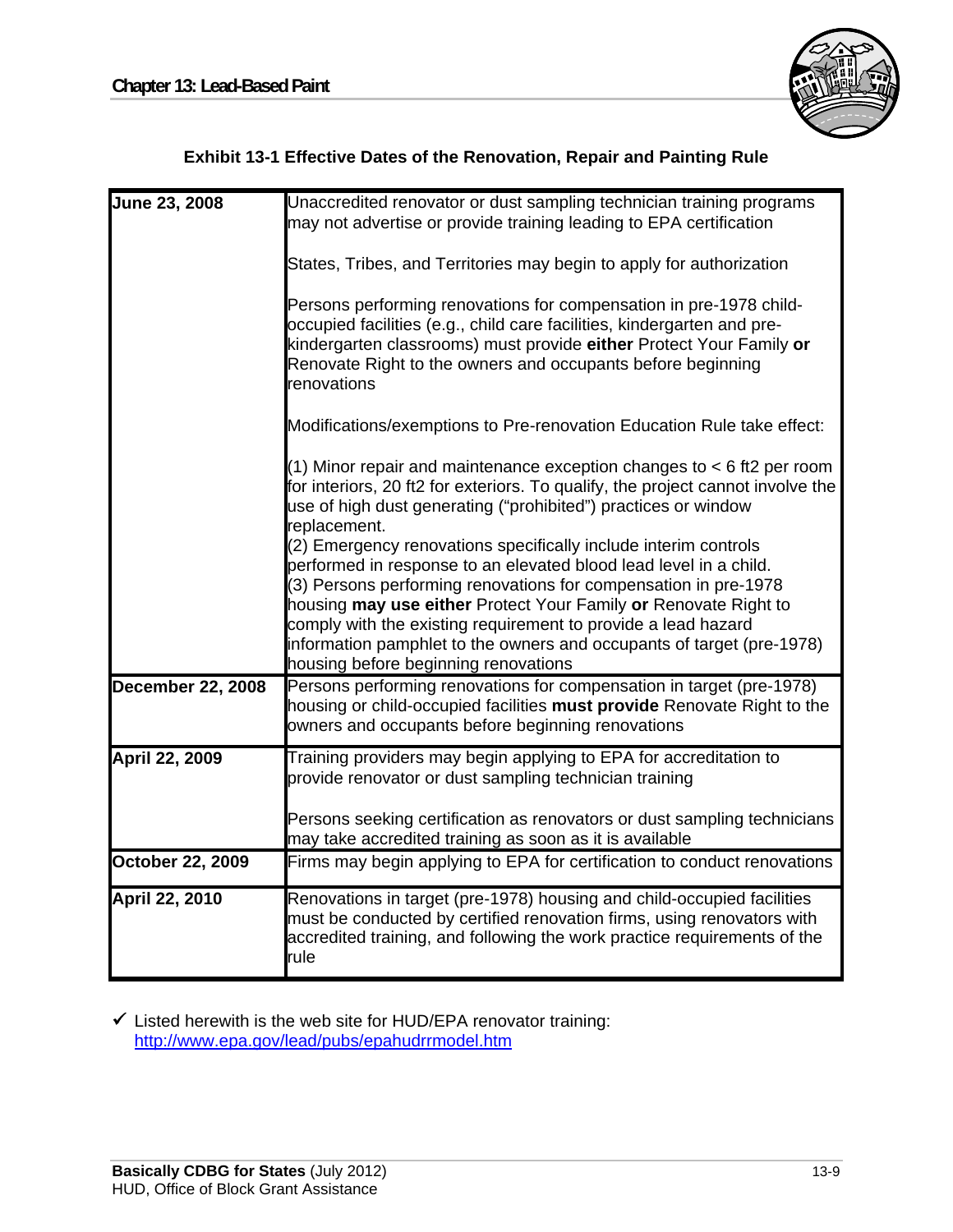

#### **ATTACHMENT 13-1**

#### **QUALIFICATIONS FOR HAZARD EVALUATION PROFESSIONALS**

Paint inspectors and risk assessors must be certified to conduct evaluations. Rehabilitation specialists and other program staff may have the experience and educational qualifications needed to pursue lead-based paint inspector or risk assessor training and certification. The following specific certification requirements apply to these evaluators (from *40 CFR 745.226*):

 $\Box$  Certified paint inspectors must:

- Successfully complete an EPA or state-accredited training program;
- Pass the exam required by the certifying authority; and
- Apply for and be certified by the state or EPA.

□ Risk assessors must:

- Successfully complete an EPA or state-accredited training program;
- Pass the exam required by the certifying authority; and
- Apply for and be certified by the state or EPA;

#### **OR**

Be certified as an industrial hygienist, engineer, architect, or related field;

#### **OR**

- Have a high school diploma and at least three years experience with lead, asbestos, environmental remediation work, or construction.
- $\Box$  Clearance must be performed by the following:
	- Certified risk assessor;
	- Certified lead-based paint inspector; or
	- Certified lead sampling technician (called a clearance technician in the HUD regulation).
		- Sampling technicians are currently not authorized by EPA to perform clearance examinations after abatement, but HUD regulations permit them to perform clearance after interim controls or maintenance or renovation activities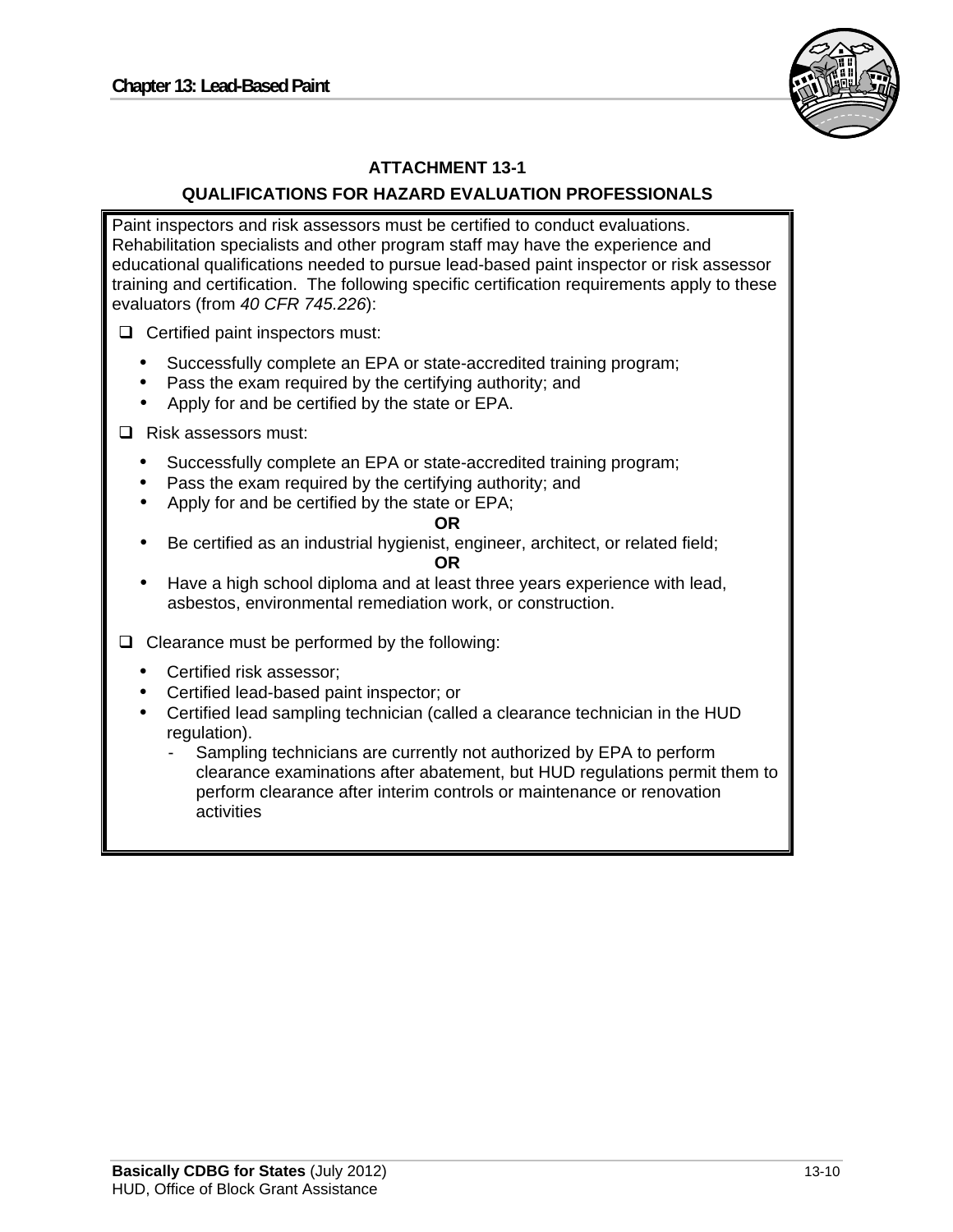

## **ATTACHMENT 13-2 Who is qualified to perform LEAD hazard reduction work? Qualifications for Abatement Contractors**   $\triangleright$  Abatement contractors consist of: Trained and state-certified abatement supervisor(s); and Workers who have successfully completed accredited lead abatement worker training. **Qualification to Perform Interim Controls or Standard Treatments**   $\triangleright$  To perform interim controls or standard treatments, a worker must be supervised by a certified abatement supervisor or have successfully completed one of the following courses: An accredited lead-based paint abatement supervisor course; • An accredited lead-based paint worker course; The lead-based paint course: "Work Smart, Work Wet, and Work Clean," prepared by the National Environmental Training Association for the EPA and HUD; The Remodeler's and Renovator's Lead-Based Paint Training Program prepared by HUD and the National Association of the Remodeling Industry (NARI); or A similar course recognized by HUD and EPA. (See HUD's website, www.hud.gov/offices/lead, for list of approved courses.) **Qualifications for Safe Work Practices**   $\triangleright$  There are no specific qualifications for safe work practices, however, the following courses are useful general courses for all workers who want to work safely with lead. Remodeler's and Renovator's Lead-Based Paint Training Program developed by HUD and the National Association for the Remodeling Industry (NARI); and Lead-Based Paint Maintenance Training Program developed by HUD/EPA and the National Educational Training Association (NETA). The booklet, "Lead Paint Safety: A Field Guide for Painting, Home Maintenance, and Renovation Work," is an excellent illustrated guide. Available on www.hud.gov/offices/lead or from the National Lead Information Center at 1-800 424-LEAD or www.epa.gov/lead/pubs/nlic.htm.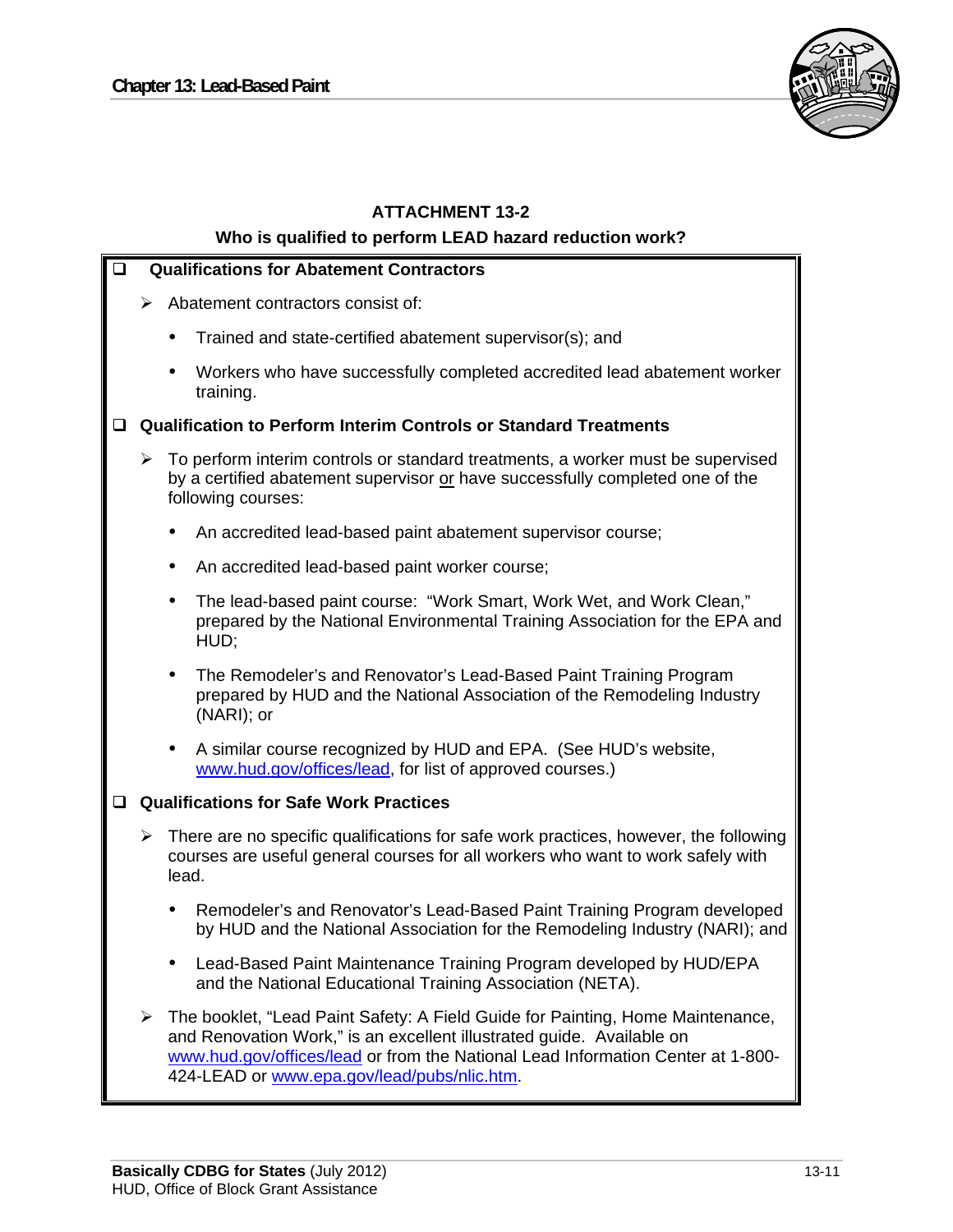Īī



#### **ATTACHMENT 13-3**

### **Four Approaches to Implementing Lead Hazard Evaluation and Reduction**

| <b>APPROACH 1. DO NO HARM</b>                                                                                     |                                                                                                                                                                                                                                     |                                                                                                                                                                                                                               |  |  |  |  |
|-------------------------------------------------------------------------------------------------------------------|-------------------------------------------------------------------------------------------------------------------------------------------------------------------------------------------------------------------------------------|-------------------------------------------------------------------------------------------------------------------------------------------------------------------------------------------------------------------------------|--|--|--|--|
| <b>Lead Hazard Evaluation</b>                                                                                     | <b>Lead Hazard Reduction</b>                                                                                                                                                                                                        | Options                                                                                                                                                                                                                       |  |  |  |  |
| Paint testing performed<br>on surfaces to be<br>disturbed.                                                        | Repair surfaces disturbed during<br>٠<br>work.<br>Safe work practices used when<br>٠<br>working on areas identified as<br>lead-based paint.<br>Clearance performed.                                                                 | Presume lead-based paint is<br>٠<br>present and use safe work<br>practices on all surfaces<br>being disturbed.                                                                                                                |  |  |  |  |
|                                                                                                                   | APPROACH 2. IDENTIFY AND STABILIZE DETERIORATED PAINT                                                                                                                                                                               |                                                                                                                                                                                                                               |  |  |  |  |
| <b>Lead Hazard Evaluation</b>                                                                                     | <b>Lead Hazard Reduction</b>                                                                                                                                                                                                        | Options                                                                                                                                                                                                                       |  |  |  |  |
| Visual assessment<br>performed to identify<br>deteriorated paint.                                                 | Paint stabilization of identified<br>٠<br>deteriorated paint.<br>Safe work practices used.<br>٠<br>Clearance performed.                                                                                                             | Perform paint testing on<br>deteriorated paint. Safe work<br>practice requirements only<br>apply to lead-based paint.                                                                                                         |  |  |  |  |
|                                                                                                                   | APPROACH 3. IDENTIFY AND CONTROL LEAD HAZARDS                                                                                                                                                                                       |                                                                                                                                                                                                                               |  |  |  |  |
| <b>Lead Hazard Evaluation</b>                                                                                     | <b>Lead Hazard Reduction</b>                                                                                                                                                                                                        | Options                                                                                                                                                                                                                       |  |  |  |  |
| Paint testing performed<br>on surfaces to be<br>disturbed.<br>Risk assessment<br>performed on entire<br>dwelling. | Interim controls performed on<br>٠<br>identified hazards.<br>Safe work practices used.<br>٠<br>Clearance performed.                                                                                                                 | Presume lead based paint<br>and/or lead based paint<br>hazards are present and<br>perform standard treatments.                                                                                                                |  |  |  |  |
| APPROACH 4. IDENTIFY AND ABATE LEAD HAZARDS                                                                       |                                                                                                                                                                                                                                     |                                                                                                                                                                                                                               |  |  |  |  |
| <b>Lead Hazard Evaluation</b>                                                                                     | <b>Lead Hazard Reduction</b>                                                                                                                                                                                                        | Options                                                                                                                                                                                                                       |  |  |  |  |
| Paint testing performed<br>on surfaces to be<br>disturbed.<br>Risk assessment<br>performed on entire<br>dwelling. | Abatement performed on<br>٠<br>identified hazards.<br>Interim controls performed on<br>٠<br>identified hazards on the<br>exterior that are not disturbed by<br>rehabilitation.<br>Safe work practices used.<br>Clearance performed. | Presume lead-based paint<br>and/or lead-based paint<br>hazards are present and<br>perform abatement on all<br>applicable surfaces -<br>deteriorated, impact, friction,<br>chewable surfaces, and<br>surfaces to be disturbed. |  |  |  |  |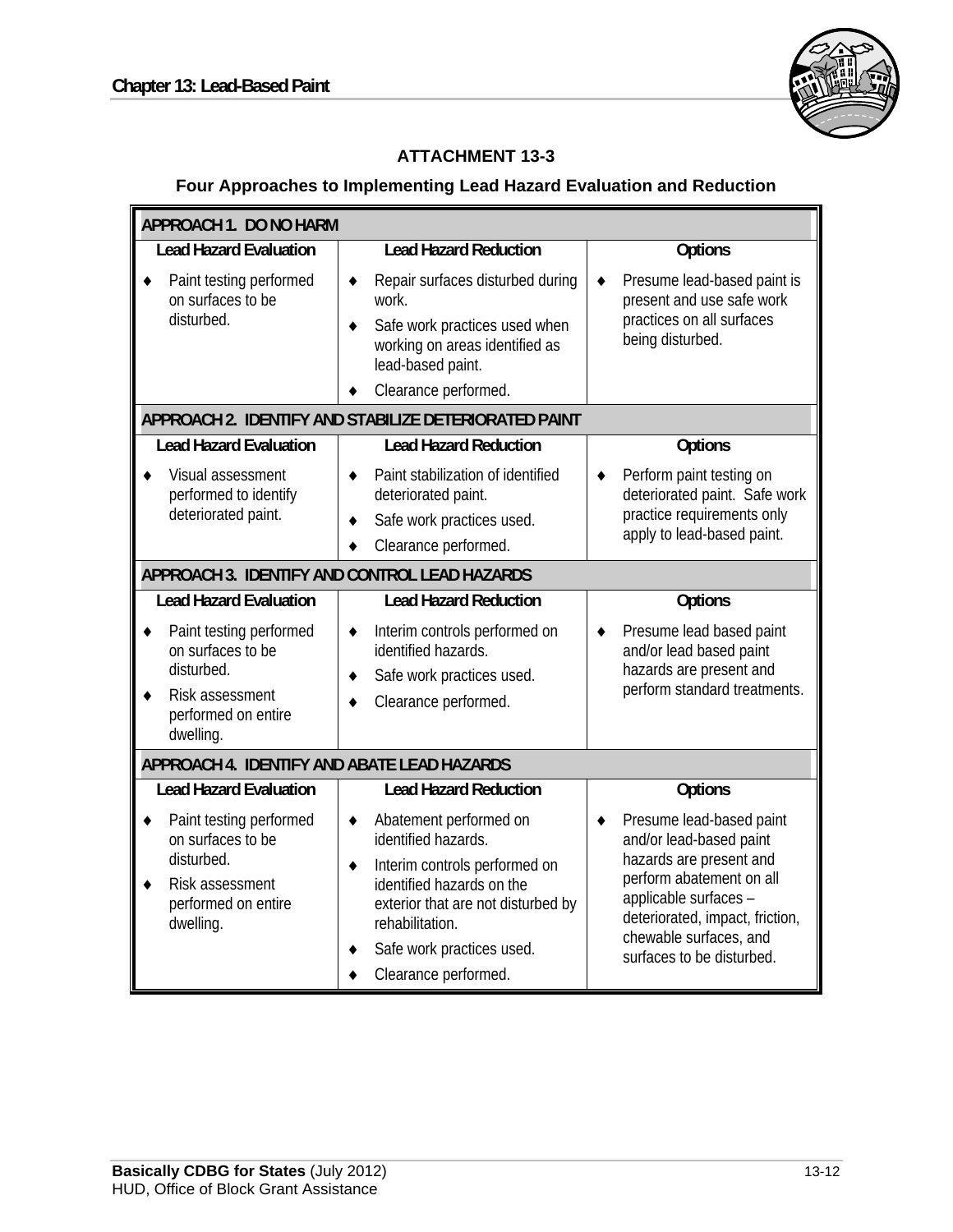

| <b>ATTACHMENT 13-4</b>                                            |                                                                                                                                                                      |  |  |  |
|-------------------------------------------------------------------|----------------------------------------------------------------------------------------------------------------------------------------------------------------------|--|--|--|
|                                                                   |                                                                                                                                                                      |  |  |  |
| <b>Summary of Required Activities to Address Lead-Based Paint</b> |                                                                                                                                                                      |  |  |  |
| Category                                                          | <b>Required Activities</b>                                                                                                                                           |  |  |  |
| <b>Notification</b>                                               | All of the following notices must be provided as<br>appropriate:                                                                                                     |  |  |  |
|                                                                   | Pamphlet;<br>✓<br>$\checkmark$ Disclosure;<br>√ Notice of Lead Hazard Evaluation or<br>Presumption; and<br>Notice of Lead Hazard Reduction Activity.<br>$\checkmark$ |  |  |  |
| <b>Lead Hazard Evaluation</b>                                     | One or more of the following may apply:                                                                                                                              |  |  |  |
|                                                                   | $\checkmark$ Visual Assessment;<br>$\checkmark$ Paint Testing; and<br>Risk Assessment (or Lead Hazard Screen).                                                       |  |  |  |
| <b>Lead Hazard Reduction</b>                                      | One or more of the following may apply:                                                                                                                              |  |  |  |
|                                                                   | $\checkmark$ Paint Stabilization;<br>Interim Controls (or Standard Treatments);<br>$\checkmark$<br>and<br>✓<br>Abatement.                                            |  |  |  |
|                                                                   | The following always apply:                                                                                                                                          |  |  |  |
|                                                                   | Safe Work Practices; and<br>$\checkmark$<br>Clearance.                                                                                                               |  |  |  |
| <b>Ongoing Maintenance</b>                                        | This requirement may apply.                                                                                                                                          |  |  |  |
|                                                                   | ✓<br>Inspect and maintain lead hazard reduction<br>work.                                                                                                             |  |  |  |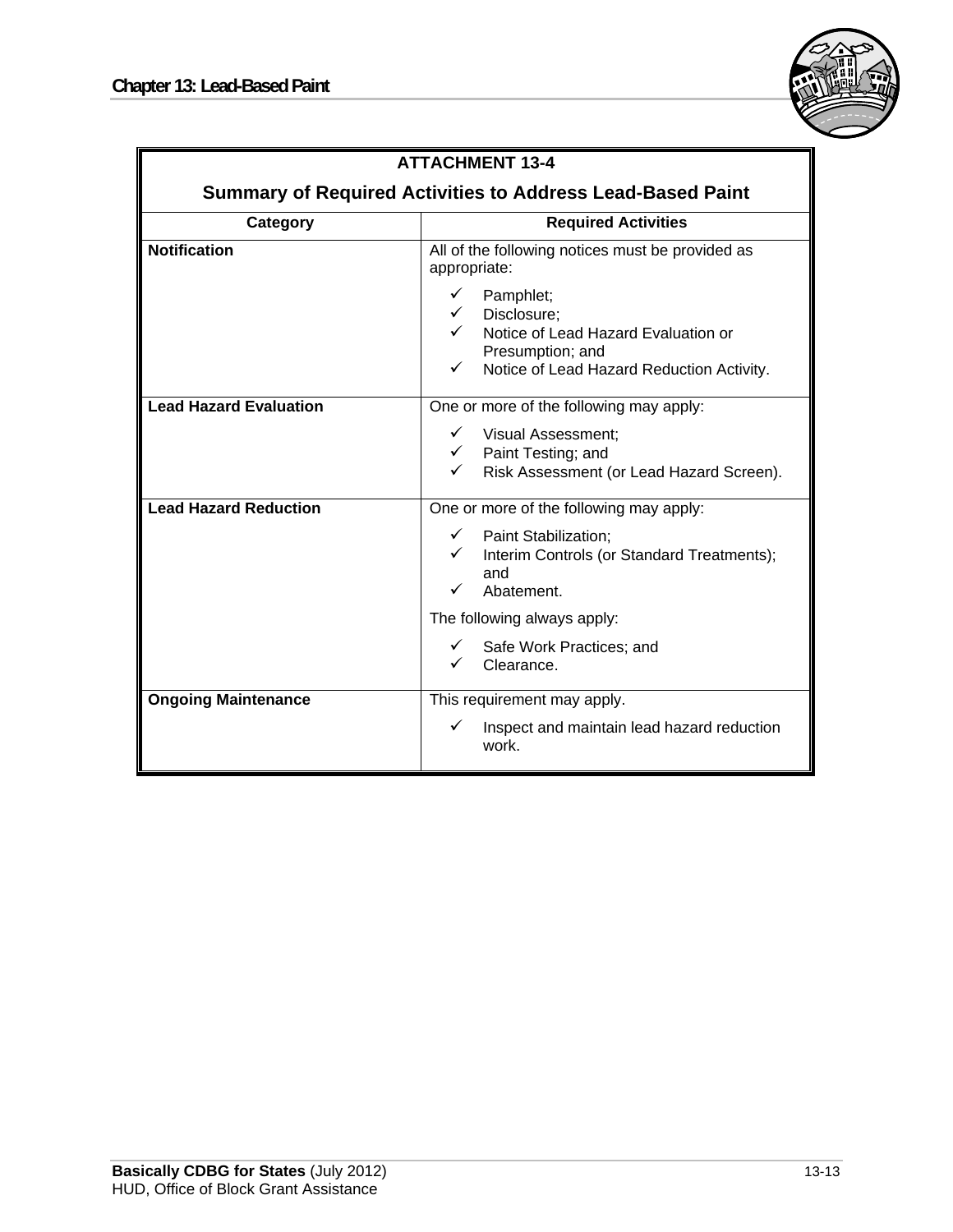

### **ATTACHMENT 13-5**

## **Comparison Between HUD Lead Safe Housing Rule and Renovation,**

### **Repair and Painting Rule**

| <b>Stage of Job</b> | <b>Requirement</b>                                            | <b>HUD LSHR</b>                                                                                                                                                                                                                                                                                                                                                                     | <b>EPA RRP</b>                                                                                                                                                                                                                                                                                                          | <b>Changes to</b><br><b>LSHR</b><br>Projects to                                                                                                                                                                                                                                                                        |
|---------------------|---------------------------------------------------------------|-------------------------------------------------------------------------------------------------------------------------------------------------------------------------------------------------------------------------------------------------------------------------------------------------------------------------------------------------------------------------------------|-------------------------------------------------------------------------------------------------------------------------------------------------------------------------------------------------------------------------------------------------------------------------------------------------------------------------|------------------------------------------------------------------------------------------------------------------------------------------------------------------------------------------------------------------------------------------------------------------------------------------------------------------------|
|                     |                                                               |                                                                                                                                                                                                                                                                                                                                                                                     |                                                                                                                                                                                                                                                                                                                         | <b>Comply with</b><br><b>RRP</b>                                                                                                                                                                                                                                                                                       |
| Planning and Set-Up | Determination<br>that lead-based<br>paint (LBP) is<br>present | EPA-recognized<br>test kits cannot be<br>used to say paint<br>is not LBP. Only a<br>certified LBP<br>inspector or risk<br>assessor may<br>determine<br>whether LBP is<br>present.                                                                                                                                                                                                   | Certified<br>renovators use<br>an EPA-<br>recognized test<br>kit to determine<br>if RRP rule<br>applies or not.                                                                                                                                                                                                         | None.                                                                                                                                                                                                                                                                                                                  |
|                     | Training                                                      | HUD does not<br>certify renovators<br>or firms. All<br>workers and<br>supervisors must<br>complete a HUD<br>approved<br>curriculum in lead<br>safe work<br>practices, except<br>that non-certified<br>renovation<br>workers need only<br>on-the-job training<br>if they are<br>supervised by a<br>certified LBP<br>abatement<br>supervisor who is<br>also a certified<br>renovator. | EPA or EPA<br>authorized<br>States certify<br>renovation<br>firms and<br>accredit training<br>providers that<br>certify<br>renovators.<br>Only the<br>certified<br>renovator is<br>required to<br>have classroom<br>training.<br>Workers must<br>receive on-the-<br>job training<br>from the<br>certified<br>renovator. | Renovation<br>firms must be<br>certified. At<br>least one<br>certified<br>renovator must<br>be at the job or<br>available when<br>work is being<br>done. (The<br>certified<br>renovator may<br>be a certified<br><b>LBP</b><br>abatement<br>supervisor who<br>has completed<br>the 4-hour<br>RRP refresher<br>course.) |
|                     | Pre-Renovation                                                | <b>HUD</b> requires<br>conformance with<br>EPA regulations,<br>including EPA's<br>Pre-Renovation<br><b>Education Rule.</b><br>EPA had required                                                                                                                                                                                                                                      | Education<br>Renovators<br>must hand out<br>the EPA / HUD<br>Renovate<br>Right:<br>Important Lead                                                                                                                                                                                                                       | None.                                                                                                                                                                                                                                                                                                                  |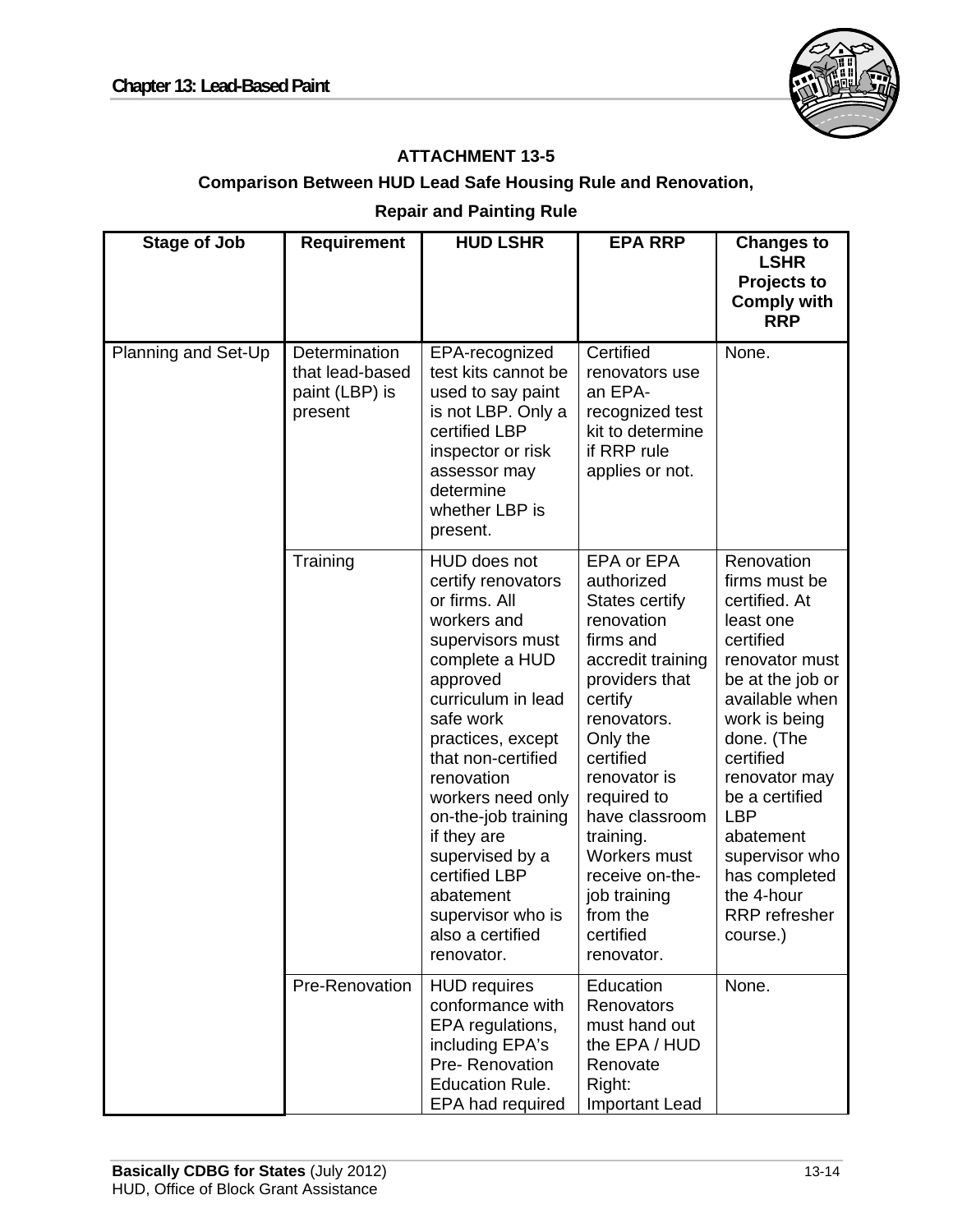

|                |                                                                                                                 | renovators to<br>hand out the EPA<br>/HUD/CPSC<br><b>Protect Your</b><br>Family from Lead<br>in Your Home<br>(Lead Disclosure<br>Rule) pamphlet.                                                                                                                                             | Hazard<br>Information for<br>Families, Child<br><b>Care Providers</b><br>and Schools<br>pamphlet. (This<br>requirement<br>went into effect<br>on December<br>22, 2008.)               |       |
|----------------|-----------------------------------------------------------------------------------------------------------------|----------------------------------------------------------------------------------------------------------------------------------------------------------------------------------------------------------------------------------------------------------------------------------------------|---------------------------------------------------------------------------------------------------------------------------------------------------------------------------------------|-------|
| During the job | <b>Treating LBP</b><br>hazards                                                                                  | Depending on<br>type and amount<br>of HUD<br>assistance, HUD<br>requires that lead<br>hazards be<br>treated using<br>interim controls or<br>ongoing lead-<br>based paint<br>maintenance.                                                                                                     | <b>EPA</b> generally<br>requires that<br>renovations in<br>target housing<br>be performed<br>using lead-safe<br>work practices.                                                       | None. |
|                | Prohibited<br><b>Work Practices</b>                                                                             | HUD prohibits 6<br>work practices.<br>These include<br>S 3½ EPAï<br>prohibited work<br>practices plus:<br>heat guns that<br>char paint, dry<br>scraping or<br>sanding farther<br>than 1 ft. of<br>electrical outlets,<br>and use of a<br>volatile stripper in<br>poorly ventilated<br>space. | EPA prohibits 3<br>work practices<br>(open flame<br>burning or<br>torching, heat<br>guns above<br>1100 degrees<br>F, machine<br>removal without<br><b>HEPA</b> vacuum<br>attachment). | None. |
|                | <b>Threshold</b><br>minimum<br>amounts of<br>interior paint<br>disturbance<br>which trigger<br>lead activities. | HUD has a lower<br>interior at the de<br>minimis threshold<br>(2 sq. ft. per)<br>room, or 10% of a<br>small component<br>type) than EPA<br>for lead-safe work<br>practices. HUD<br>also uses this                                                                                            | <b>EPA</b> interior<br>threshold (6 sq.<br>ft. per room) for<br>minor repair<br>and<br>maintenance<br>activities is<br>higher than<br>HUDs de<br>minimis                              | None. |